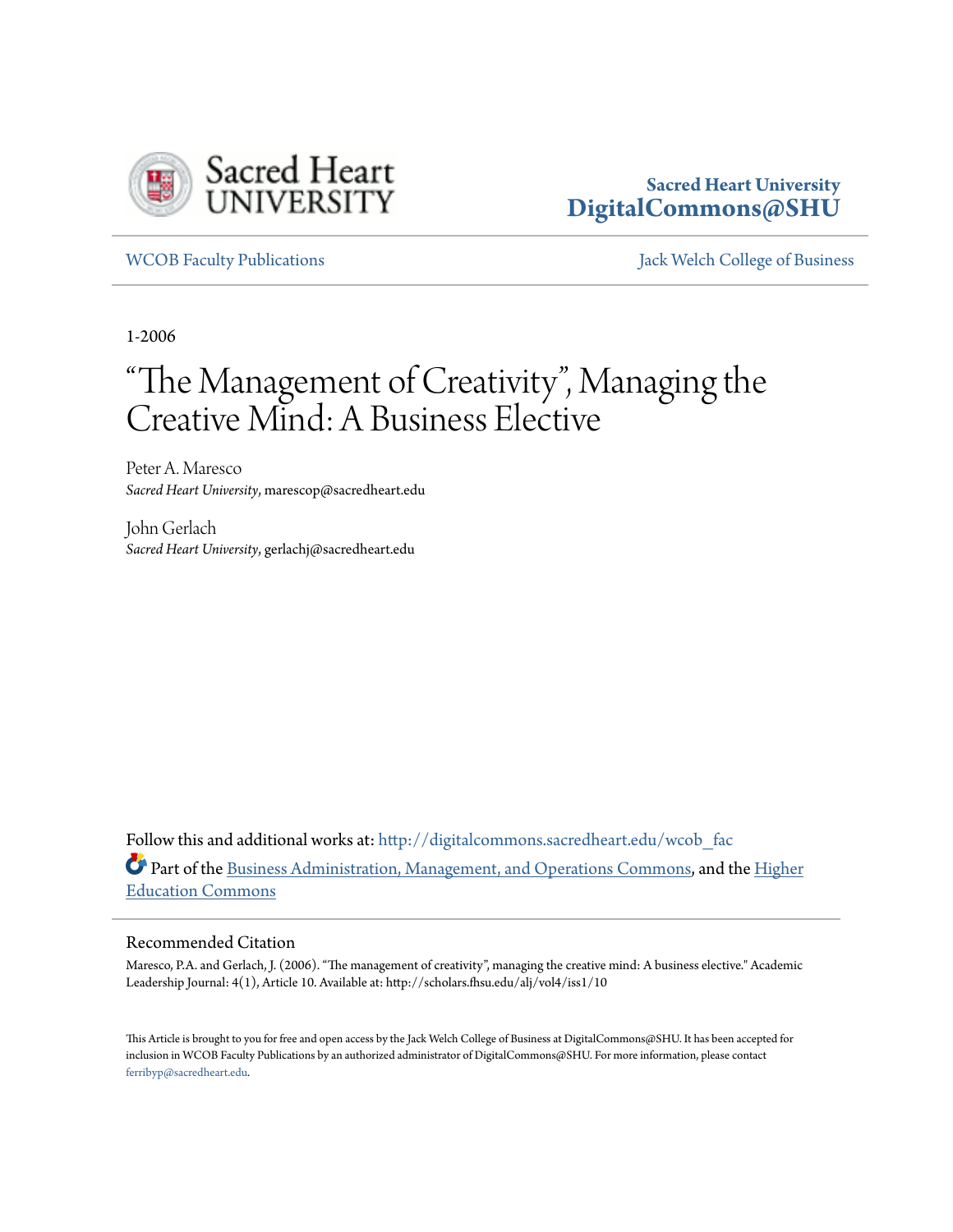## **Academic Leadership Journal**

Addressing the Problem: "The Management of Creativity" Version 1.2

The immediate problem facing the authors was replacing someone with the background and stature of Joseph Abboud with an individual or, as it eventually worked out, four individuals with differing creative backgrounds and levels of success that would be of benefit to the students (in the spring 2006 semester the course was offered to undergraduate business students) enrolled in the course. Replacing Abboud proved to be not as difficult as the authors originally imagined. Within a period of three weeks, four individuals with diverse backgrounds in film, music, sports entertainment, and entrepreneurship were identified and agreed to take part in the newly redesigned course. In hindsight, these individuals created a dynamic new learning environment for the students enrolled in this course, one they could not have benefited from previously.

It should be kept in mind that the purpose of the class was, and continues to be, to offer business students the opportunity to hear from successful individuals from various creative disciplines and to offer students opportunities to hear of the challenges they faced and continue to face with regard to financing and marketing their respective businesses and careers. It is not unusual for individuals with creative backgrounds to have little or any experience or knowledge of the challenges with regard to financing and marketing their ideas. This, once again, was the onus for the development and continuation of this class.

Changes To the Creative Team:

The Benefits Of A More Diverse Representation

After several meetings and numerous phone calls the authors, through their personal contacts, identified four individuals from various creative backgrounds, who agreed to participate in the course as members of its new creative faculty.

#### Tom McCarthy – Film Writer and Director

The first member of the newly formed creative faculty is the successful movie, television, and stage actor Tom McCarthy. In addition to his acting career he was the recipient of an award at the internationally known Sundance Film Festival in Colorado as the director and writer of the movie, *The Station Agent.* Tom began by discussing with students the various creative elements of the film, such as the story line, where the idea came from, and the challenges of casting a film, especially one staring such a special leading actor. Tom spoke at great length about the difficulty of raising the amount money necessary to make the film. With regard to the finances he discussed traditional financing options such as first going to family and friends as well as opportunities such as venture capitalists. Tom also discussed, at length, various casting issues he had to live with in order to complete the film on budget. In order to prepare the students to better interact with Tom they were asked to preview the film prior to his visit. In addition, portions of the film were also shown and discussed in class especially with regard to its marketing.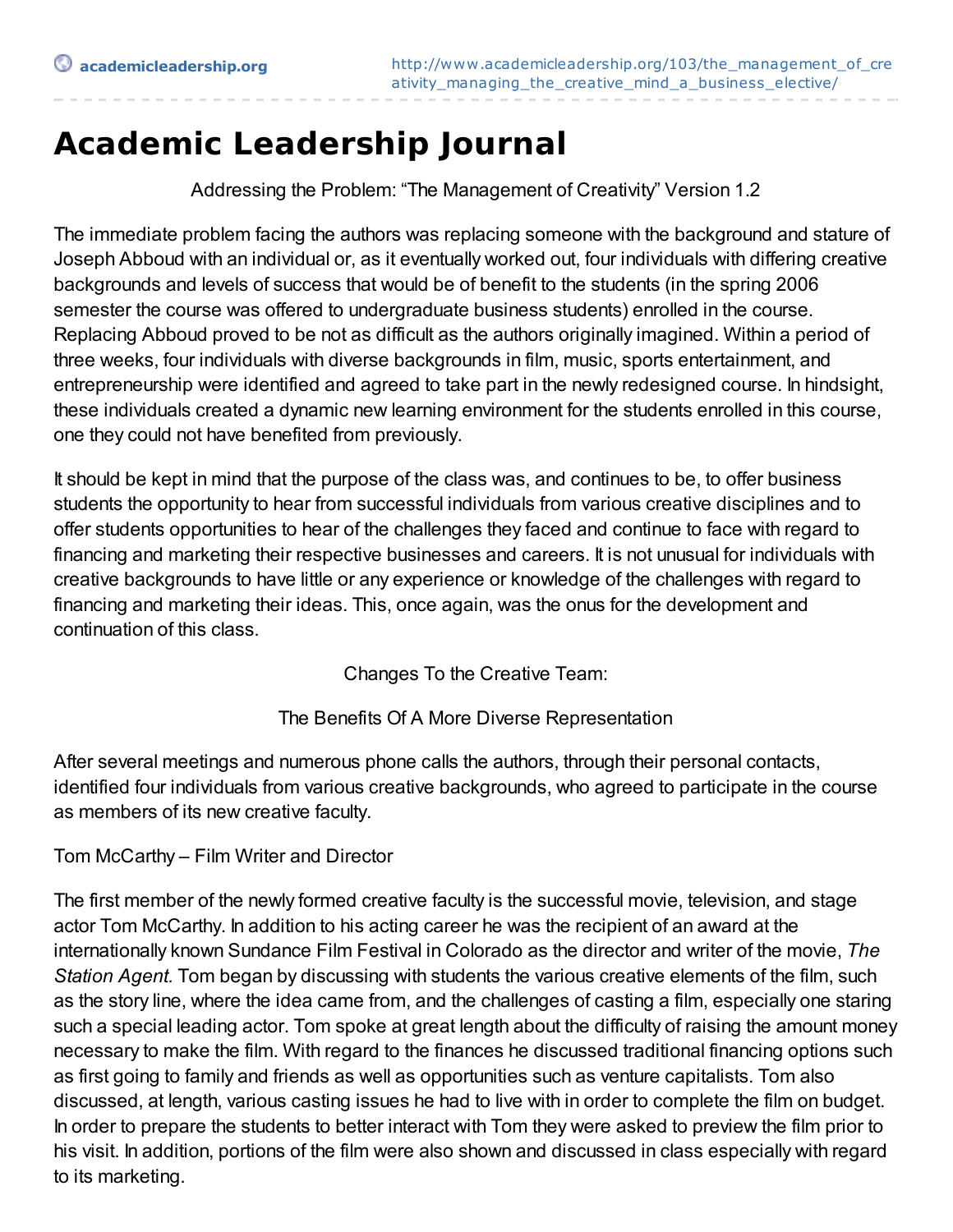#### Sarah Atereth – Song Writer and Performer

The second member of the newly formed creative faculty is pop singer, Sarah Atereth, who at the time of her presentation had just completed her first solo CD and had one of her songs from the CD reach the Top 25 in the Billboard Pop Charts. Sarah spoke to the class not only about the rigors and challenges of writing songs, both the words and the music, but also about the costs associated with making and marketing a CD without the support of a music company and the problem of getting her music played on the air. She discussed the opportunities and challenges of creating her own web site, maintaining it, responding to emails from fans, creating her own database, and using direct mail as part of her overall marketing plan. At the conclusion of the semester Sarah invited the class to a recording studio in New York City where they were able to watch Sarah record one of her songs and talk to her producer about the difficulty of actually recording a CD.

#### Kurt Schneider – Vice President (Marketing) World Wrestling Entertainment

The third member of the newly formed creative faculty, Kurt Schneider, currently holds the position of Vice President of Marketing for WWE (World Wrestling Entertainment) the tremendously successful professional wrestling television program headquartered in Stamford, CT. Kurt spent the greater portion of his presentation, to an audience of over 200 students (most of whom are wrestling fans), sharing with them the variety of marketing opportunities used by the WWE to expand the WWE brand and their ever growing international fan base. Kurt spoke at length about the development and growth of Pay-Per-View programming as well as televising of live global events. He spoke at length about the incorporation of fully integrated brand strategies as a part of the WWE brand mix, the increased use of the Internet to promote the brand and its associated merchandising as well as consumer products marketing. He explained to the students that WWE shows were not athletic competitions, to no one's surprise, but sports entertainment and how WWE has become successful not only in the United States but around the world. He concluded by discussing how television is only one of a number of marketing opportunities used by WWE to attract and retain their loyal fan base.

#### Paolo Volpati-Kedra – Founder and President of Sauces & Love

The fourth member of the newly formed creative faculty is Paolo Volpati-Kedra, Founder and President of Sauces & Love, a company headquartered in Boston, MA that manufactures and sells a variety of fresh pasta sauces. He explained to students how he and his wife originally conceived the idea for developing a line of fresh pasta sauces in their own kitchen after their dinner guests would continually tell them how great their sauces were. He went on to speak about how they then managed to come up with enough money to launch the company (similar to those experienced by Tom McCarthy in financing his film). Paolo told the students how he began by personally making the sauces in a rented garage and then personally delivering them to stores in his car. He discussed how his wife created the marketing plan and marketing materials and how she would personally arrange for taste test demonstrations of their products in various stores that had agreed to carry their products. The highlight was when each student was presented with a gift pack of three of his sauces.

### Benefits Managing Creatively: Redux

Each of the four presentations was conducted every three weeks during the semester. Because each